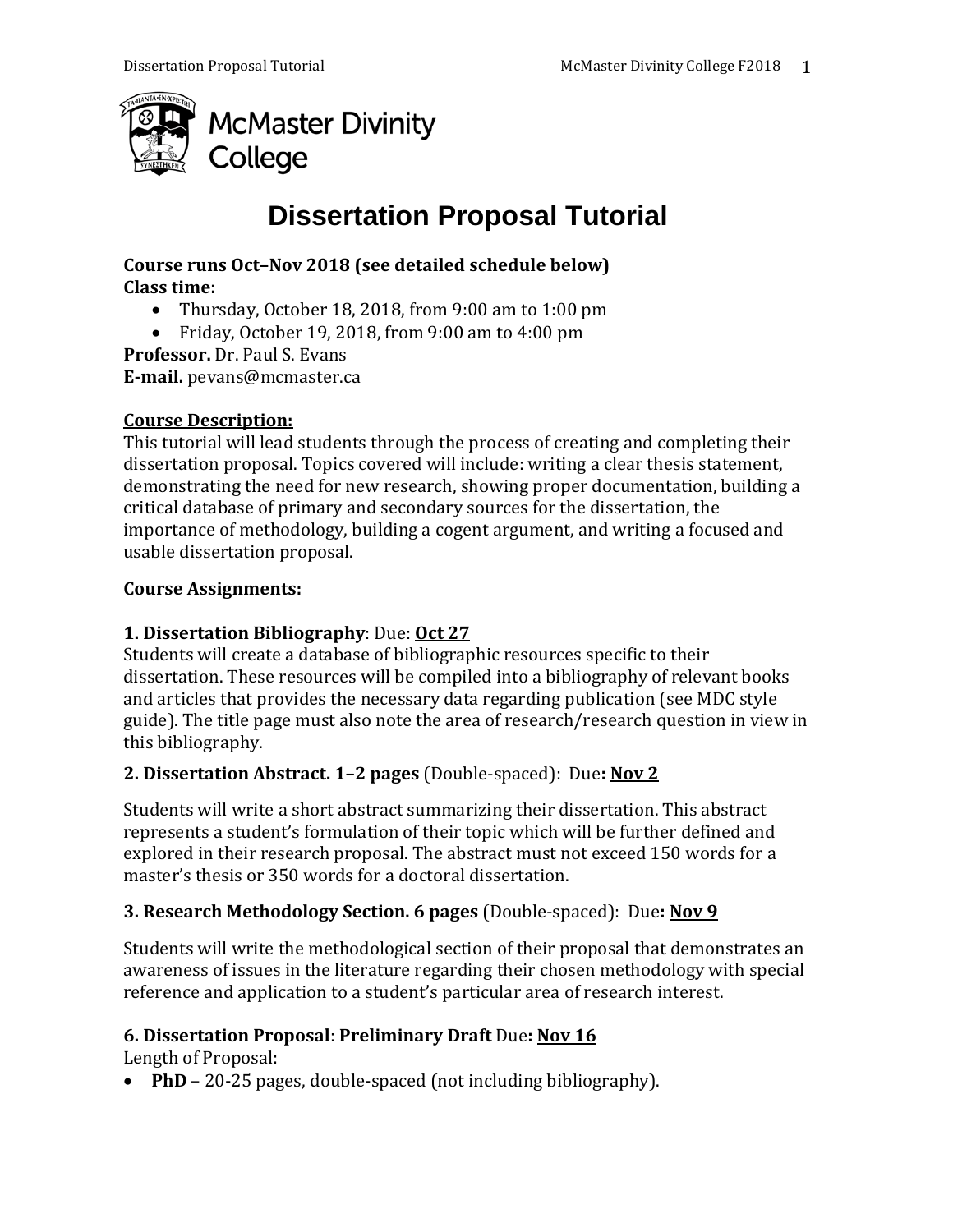Students will prepare their dissertation proposal based on the abstract which will describe the thesis and the methodology to be employed. It will include a literature review that critically interacts with relevant secondary literature and shows how your proposal responds to this body of research. The proposal will also summarize anticipated conclusions or outcomes. Proposals must evince logical argumentation, clarity of expression, understanding of the relevant scholarly literature and the methodology employed, and their potential to contribute to the chosen academic field.

Students must complete draft on time and arrange a meeting with their supervisor(s) to discuss and receive feedback and critique.

# **7. Dissertation Proposal**: **Final Draft:** Due **Dec 7**

After meeting with supervisor(s) students will revise their preliminary proposal in light of the feedback received, making the required changes and then submit the final draft of the proposal.

# **Course schedule**

This course is in a hybrid format and will include online interaction as well as face-toface class meetings which will include the virtual participation of those working remotely through WebEx.

| Date          | <b>Class experiences</b>                                                                                                                                                                                                                                                                                                                                             | <b>Assignments</b>                           | <b>Meet with Mentor</b>                                                                                            |
|---------------|----------------------------------------------------------------------------------------------------------------------------------------------------------------------------------------------------------------------------------------------------------------------------------------------------------------------------------------------------------------------|----------------------------------------------|--------------------------------------------------------------------------------------------------------------------|
| Oct 18        | Period 1<br><b>Bibliographies</b><br>А.<br><b>B.</b><br>Databases<br>C.<br>Situating your work amongst<br>others' work                                                                                                                                                                                                                                               |                                              |                                                                                                                    |
| Oct 19        | Period 1<br>Formulating a Research Question<br>А.<br><b>B.</b><br>Creating room for your research<br>C.<br>Writing an Abstract<br>Period <sub>2</sub><br>D.<br>Role of methodology in a<br>research project<br>Writing a methodology section<br>Ε.<br>Period 3<br>F.<br>Putting the parts of the proposal<br>together<br>Creating a timeline for<br>G.<br>completion |                                              |                                                                                                                    |
| October<br>27 |                                                                                                                                                                                                                                                                                                                                                                      | Bibliography due<br><b>Oct 27</b>            | Meet with primary mentor or<br>supervisory committee before<br>Nov 1 to discuss abstract and<br>dissertation ideas |
| Nov $2$       |                                                                                                                                                                                                                                                                                                                                                                      | <b>Dissertation</b><br>Abstract due<br>Nov 2 |                                                                                                                    |
| Nov 2-7       | Meet with Professor Evans<br>for one-to-one tutorial                                                                                                                                                                                                                                                                                                                 |                                              |                                                                                                                    |

The tutorial schedule is as follows: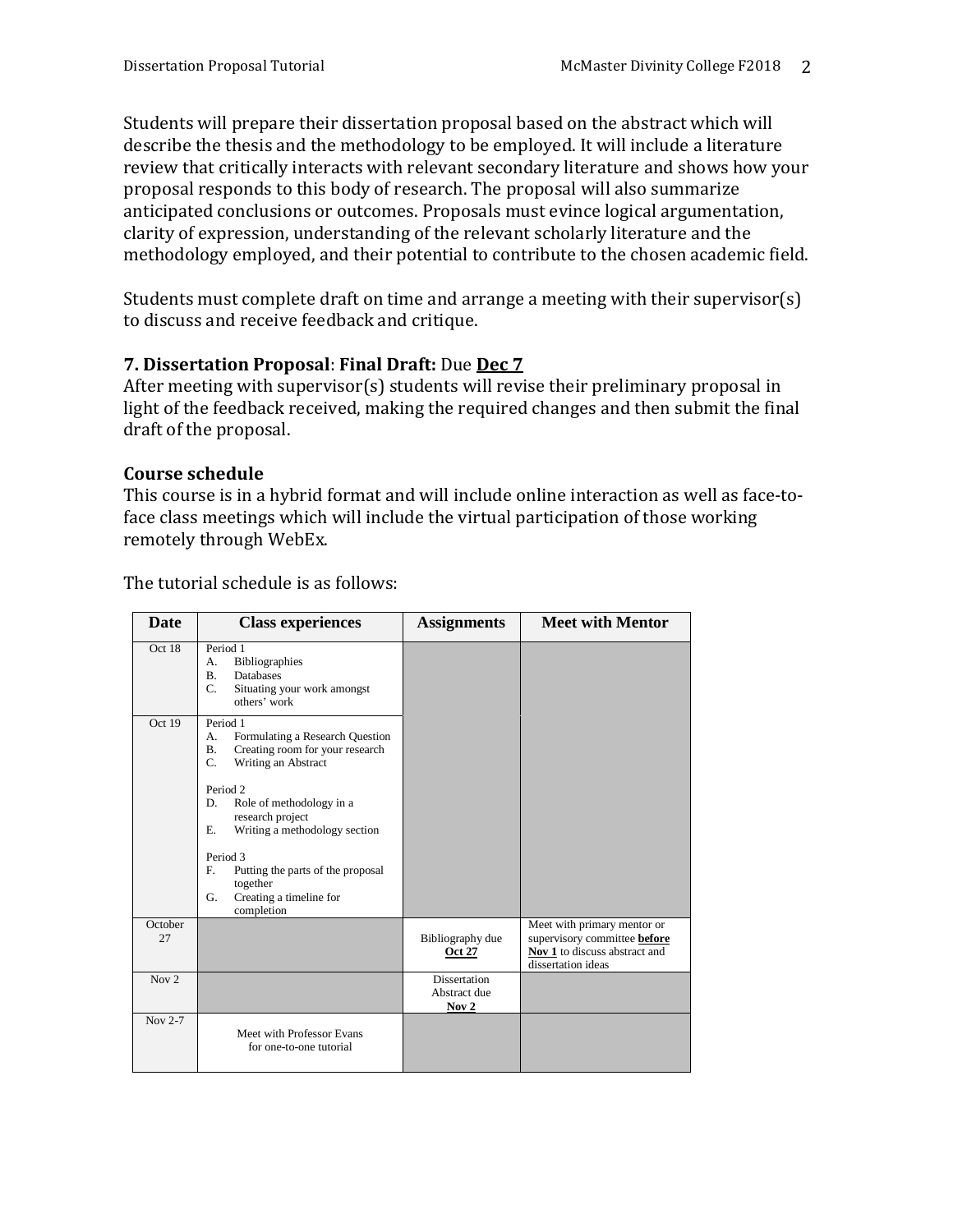| Nov $9$          | Research<br>Methodology<br>due Nov 9                                    | Meet with primary mentor or<br>supervisory committee before<br>Nov 9 to discuss methodology<br>and dissertation ideas                   |
|------------------|-------------------------------------------------------------------------|-----------------------------------------------------------------------------------------------------------------------------------------|
| Nov $16$         | <b>Full Preliminary</b><br>draft of dissertation<br>proposal due Nov 16 |                                                                                                                                         |
| Nov 16-<br>Dec 6 |                                                                         | Meet with primary mentor or<br>supervisory committee to<br>receive feedback on Preliminary<br>draft of proposal                         |
| Dec 7            | Final written<br>proposals<br>due Dec 7                                 | Meet with primary mentor or<br>supervisory committee in early<br><b>December</b> to discuss<br>submission of proposal to the<br>faculty |

As noted in the schedule, students must arrange two meeting times with the professor for one-to-one interaction regarding the proposal

- Students must meet (face-to-face or via WebEx video calling) with the professor to discuss aspects of assignments/sections of the dissertation proposal.
- Prior to each meeting students will send the professor a draft of the assignment or dissertation section via email and come prepared to discuss their research

#### **Role of Supervising Committee/Mentors**

As outlined in the schedule, students must meet with their primary supervisor/mentor or committee to discuss their research. This will entail planning ahead with their mentor to arrange dates to meet that fit with the schedule outlined.

**\*\* n.b.** Although professor Evans will be providing guidance for student proposals, it is important to remember your research is done under the supervision of your assigned mentor and committee and they must approve your work before it is submitted to the faculty for approval.

#### **Style**

All stylistic considerations (including but not limited to questions of formatting, footnotes, and bibliographic references) must conform to the McMaster Divinity College Style Guidelines for Essays and Theses

<http://www.mcmasterdivinity.ca/sites/default/files/documents/MDCStyleGuide.pdf> Failure to observe appropriate form will result in grade reductions.

All papers and assignments are to be submitted in electronic format (a pdf file) only. Email to pevans@mcmaster.ca. Include your last name in the file name of your attachment (e.g., evans.bibliography.pdf).